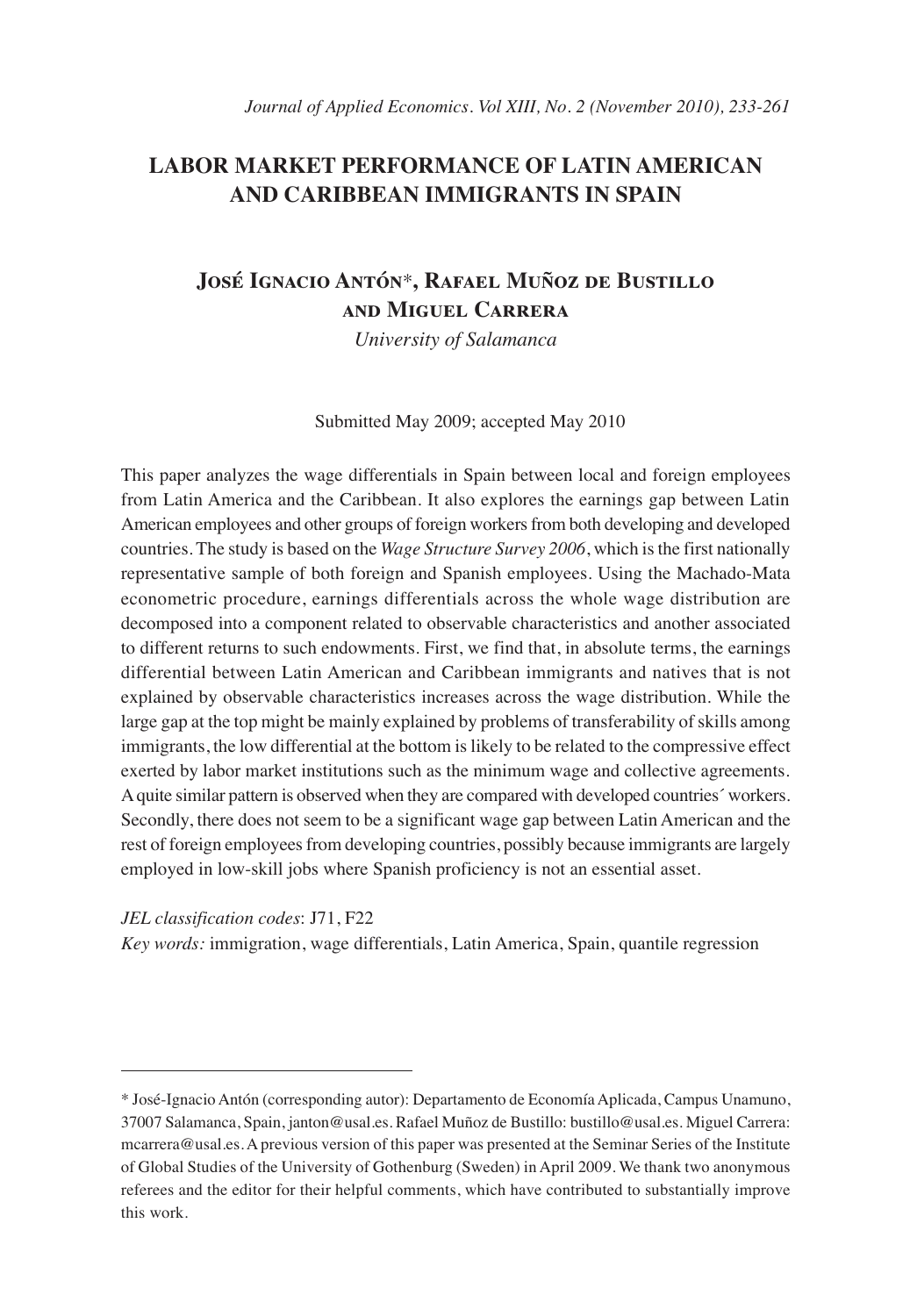## **I. Introduction**

Migration flows between America and Spain since the 16<sup>th</sup> century clearly illustrate how paradoxical history might be. When some Latin American and Caribbean countries were hosting thousands of Spaniards at the beginning and in the middle of the last century -among them, some of the most renowned Spanish intellectuals in history-, few people could even imagine that the situation would be exactly the opposite at the beginning of the 21<sup>st</sup> century, with almost 2 million Latin American and Caribbean people (more than one third of Spain's foreign population) migrated to Spain in search of better economic opportunities.<sup>1</sup> In many cases, these migrants were descendents of Spanish exiles or economic migrants to America in the 20<sup>th</sup> century.

The aim of this paper is to assess how these Latin American and Caribbean immigrants fare in the Spanish labor market compared to both native-born employees and other foreign workers, particularly in terms of earnings. This topic is important for several reasons. First of all, labor market performance of Latin American and Caribbean immigrants has not received much attention outside the United States. Second, apart from the existence of a common language and shared cultural values, the interest of the Spanish case derives not only from the impressive increase in immigration flows experienced by the country during the last decade, but also from the Spaniards' surprisingly negative attitudes towards immigrants according to opinion polls. For example, in 2006, in a period of economic boom, Spaniards considered immigration as the most important problem faced by the country, well above unemployment and housing (CIS 2006).2 In addition, most studies on earnings differentials between immigrants and locals are focused on Anglo-Saxon and Nordic countries, as well as Central Europe and Benelux, which have been the main host countries in the OECD until recently.

<sup>&</sup>lt;sup>1</sup> In 1950 the GDP per capita of Argentina and Uruguay was twice that of Spain, while the Venezuelan per person income was three times higher than the Spanish one (Maddison 2001).

<sup>2</sup> It is worth mentioning that according to sociological surveys (CIS 2003), Spaniards tend to exhibit several prejudices against Latin American migrants. For example, 45% of Spaniards interviewed in 2003 by the Spanish Center of Sociological Research, when asked about what characteristics best define Latin American and Caribbean People, answered that Latin Americans were authoritarian (rather than democratic); 26% of surveyed locals described them as lazy (rather than industrious) and 57%, as conservative people (rather than progressive). In addition, according to the Eurobarometer 71.2, an opinion survey carried out by the European Union authorities, 66% of Spaniards thought that discrimination on grounds of ethnic origin (which in Spain is almost a synonym of immigration from developing countries) is fairly widespread or very widespread in the country in 2009 (European Commission 2009).